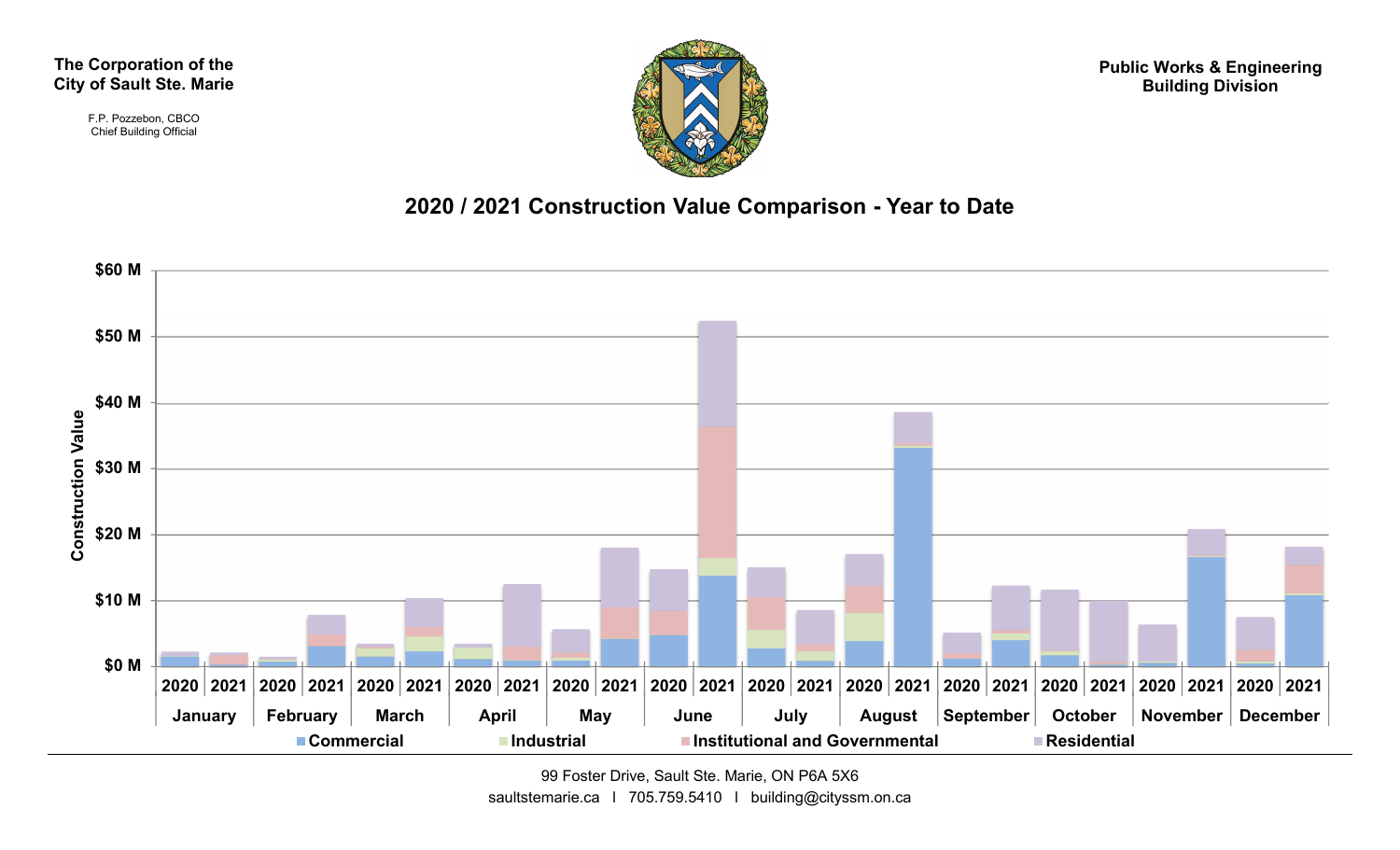

**Public Works and Engineering Services Building Division**

**Tel: (705) 759-5410 Fax: (705) 541-7165**

## **BUILDING PERMITS SUMMARY 2021/01/01 to 2021/12/31**

|                                                         |                                  | <b>New Construction</b>  |                      |                                  | <b>Alterations and Additions</b> |                      |                                  | <b>Total</b>             |                      |
|---------------------------------------------------------|----------------------------------|--------------------------|----------------------|----------------------------------|----------------------------------|----------------------|----------------------------------|--------------------------|----------------------|
| <b>Building Type</b>                                    | <b>Num</b><br>of<br><b>Units</b> | Num of<br><b>Permits</b> | <b>Value of Work</b> | <b>Num</b><br>of<br><b>Units</b> | Num of<br><b>Permits</b>         | <b>Value of Work</b> | <b>Num</b><br>of<br><b>Units</b> | Num of<br><b>Permits</b> | <b>Value of Work</b> |
| <b>Commercial</b>                                       |                                  |                          |                      |                                  |                                  |                      |                                  |                          |                      |
| Hotel, hotel/motel,<br>motor hotel                      | $\mathbf 0$                      | $\mathbf 0$              | \$0.00               | $\mathbf 0$                      | $\overline{4}$                   | \$125,545.00         | $\mathbf 0$                      | $\overline{4}$           | \$125,545.00         |
| Indoor recreational<br>building                         | $\mathbf 0$                      | $\mathbf{1}$             | \$30,000,000.00      | $\mathbf 0$                      | $\mathbf{1}$                     | \$2,000.00           | $\mathbf 0$                      | $\overline{2}$           | \$30,002,000.00      |
| Motor vehicle show<br>room (new and<br>used)            | $\mathbf 0$                      | $\mathbf 0$              | \$0.00               | $\mathbf 0$                      | $\overline{4}$                   | \$226,000.00         | $\mathbf 0$                      | $\overline{4}$           | \$226,000.00         |
| Office building                                         | $\mathbf 0$                      | 1                        | \$12,400,000.00      | $\mathbf 0$                      | 19                               | \$3,760,900.00       | $\mathbf 0$                      | 20                       | \$16,160,900.00      |
| Office complex                                          | $\mathbf 0$                      |                          | \$9,917,261.00       | $\mathbf 0$                      | 11                               | \$3,234,478.20       | $\mathbf 0$                      | 12                       | \$13,151,739.20      |
| Outdoor recreational<br>building                        | $\mathbf 0$                      | $\mathbf 0$              | \$0.00               | $\mathbf 0$                      | $\overline{1}$                   | \$1,000.00           | $\mathbf 0$                      | $\overline{1}$           | \$1,000.00           |
| Restaurant                                              | $\mathbf 0$                      | $\mathbf 0$              | \$0.00               | $\mathbf 0$                      | 17                               | \$1,753,500.00       | $\mathbf 0$                      | 17                       | \$1,753,500.00       |
| Retail and wholesale<br>outlets                         | $\mathbf 0$                      | $\overline{0}$           | \$0.00               | $\mathbf 0$                      | 28                               | \$4,708,372.01       | $\mathbf 0$                      | 28                       | \$4,708,372.01       |
| Retail complex                                          | $\mathbf 0$                      | $\blacktriangleleft$     | \$15,000,000.00      | $\mathbf 0$                      | 18                               | \$8,534,417.80       | $\mathbf 0$                      | 19                       | \$23,534,417.80      |
| Service station,<br>repair garage and<br>specialty shop | $\pmb{0}$                        | $\pmb{0}$                | \$0.00               | $\pmb{0}$                        | $\overline{2}$                   | \$47,600.00          | $\mathbf 0$                      | $\overline{2}$           | \$47,600.00          |
| Special building use                                    | $\mathbf 0$                      | $\mathbf 0$              | \$0.00               | $\mathbf 0$                      | 3                                | \$169,568.00         | $\mathbf 0$                      | 3                        | \$169,568.00         |
| Theatre and<br>performing art<br>center                 | $\mathbf 0$                      | $\mathbf 0$              | \$0.00               | $\mathbf 0$                      | $\overline{1}$                   | \$7,500.00           | $\mathbf 0$                      | $\overline{1}$           | \$7,500.00           |
| <b>Total:</b>                                           | $\mathbf 0$                      | $\overline{\mathbf{4}}$  | \$67,317,261.00      | $\mathbf 0$                      | 109                              | \$22,570,881.01      | $\mathbf 0$                      | 113                      | \$89,888,142.01      |
| <b>Industrial</b>                                       |                                  |                          |                      |                                  |                                  |                      |                                  |                          |                      |
| Maintenance<br>building                                 | 0                                | $\mathbf 0$              | \$0.00               | $\mathbf 0$                      | $\overline{2}$                   | \$31,970.00          | $\mathbf 0$                      | 2                        | \$31,970.00          |
| Plant for<br>manufacturing,                             | $\mathbf 0$                      | 2                        | \$2,100,000.00       | $\mathbf 0$                      | $\overline{4}$                   | \$1,055,500.00       | $\mathbf{0}$                     | $6\phantom{1}$           | \$3,155,500.00       |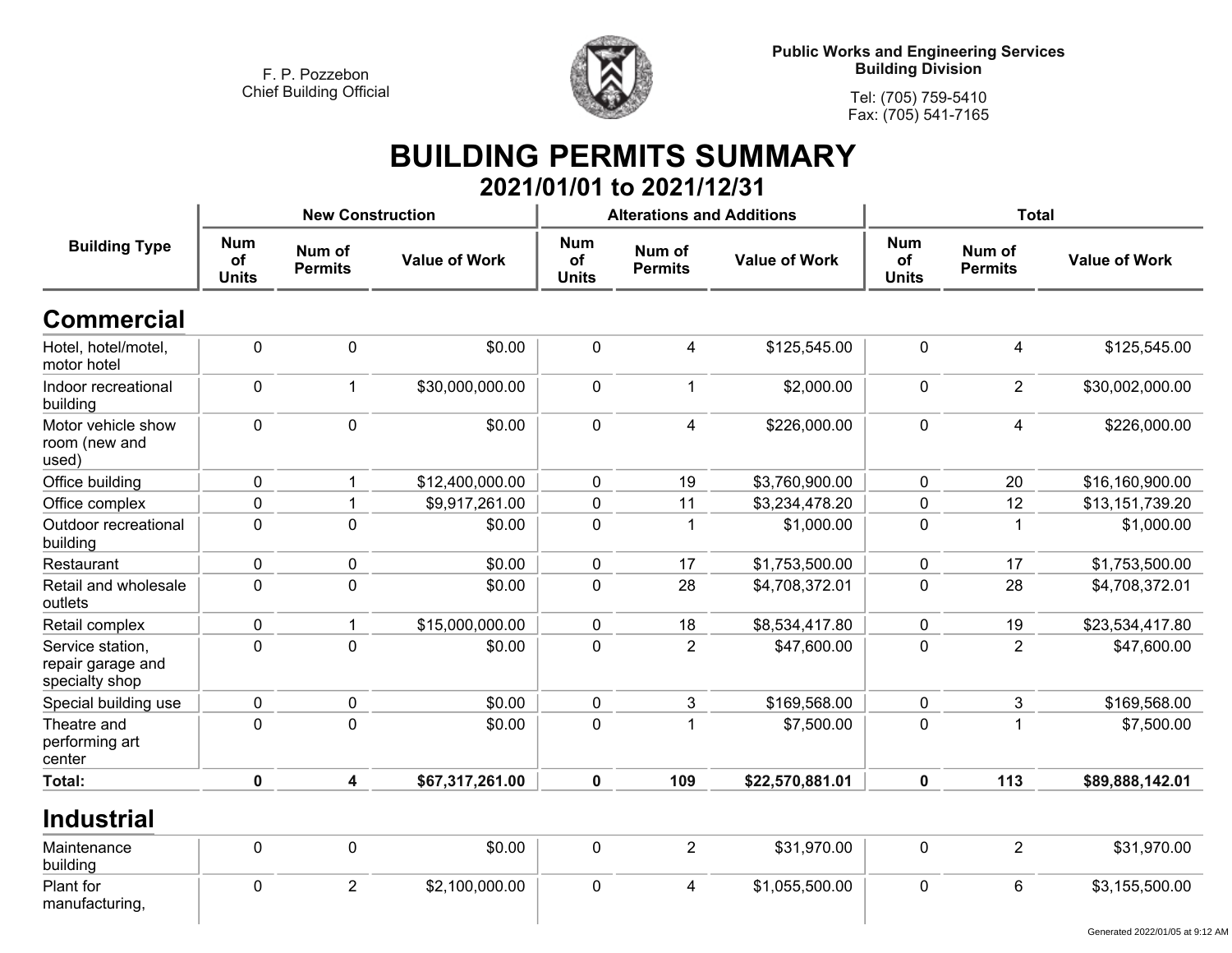| processing and<br>assembling |  |                |    |                |    |                |
|------------------------------|--|----------------|----|----------------|----|----------------|
| Primary industry<br>building |  | \$0.00         |    | \$267,351.00   |    | \$267,351.00   |
| Storage building             |  | \$0.00         |    | \$1,487,137.00 |    | \$1,487,137.00 |
| Transportation<br>terminal   |  | \$0.00         |    | \$74,559.00    |    | \$74,559.00    |
| Utility building             |  | \$3,308,631.00 |    | \$100,000.00   |    | \$3,408,631.00 |
| Total:                       |  | \$5,408,631.00 | 18 | \$3,016,517.00 | 22 | \$8,425,148.00 |

# **Institutional and Governmental**

| Clinic, health unit                                         | $\mathbf 0$ | 0           | \$0.00 | $\mathbf 0$ | 6              | \$339,100.00    | 0           | 6              | \$339,100.00    |
|-------------------------------------------------------------|-------------|-------------|--------|-------------|----------------|-----------------|-------------|----------------|-----------------|
| Day care, nursing<br>home, rest home,<br>home for the bl    | 0           | 0           | \$0.00 | $\pmb{0}$   | $\overline{2}$ | \$17,922,466.00 | $\pmb{0}$   | $\overline{2}$ | \$17,922,466.00 |
| Elementary school,<br>kindergarten                          | $\mathbf 0$ | 0           | \$0.00 | $\pmb{0}$   | 12             | \$6,779,689.75  | 0           | 12             | \$6,779,689.75  |
| Government<br>legislative and<br>administration<br>building | $\mathbf 0$ | 0           | \$0.00 | $\pmb{0}$   | 3              | \$211,177.44    | $\pmb{0}$   | $\mathbf{3}$   | \$211,177.44    |
| Hospital                                                    | $\mathbf 0$ | 0           | \$0.00 | $\mathbf 0$ | $\overline{2}$ | \$149,000.00    | 0           | $\overline{2}$ | \$149,000.00    |
| Library, museum, art<br>gallery, aquarium,<br>botanical     | 0           | 0           | \$0.00 | $\pmb{0}$   | 5              | \$1,120,091.00  | $\pmb{0}$   | 5              | \$1,120,091.00  |
| Other government<br>building                                | $\mathbf 0$ | 0           | \$0.00 | $\pmb{0}$   | $\overline{2}$ | \$447,460.00    | 0           | $\overline{2}$ | \$447,460.00    |
| Post-secondary<br>institution                               | $\mathbf 0$ | 0           | \$0.00 | $\mathbf 0$ | 3              | \$4,219,560.00  | $\pmb{0}$   | 3              | \$4,219,560.00  |
| Religious building                                          | $\mathbf 0$ | 0           | \$0.00 | $\mathbf 0$ | 8              | \$325,800.00    | 0           | 8              | \$325,800.00    |
| Secondary school,<br>high school, junior<br>high school     | $\mathbf 0$ | $\mathbf 0$ | \$0.00 | $\mathbf 0$ | 5              | \$4,897,100.00  | $\mathbf 0$ | 5              | \$4,897,100.00  |
| University                                                  | $\mathbf 0$ | $\mathbf 0$ | \$0.00 | $\mathbf 0$ | 3              | \$1,707,000.00  | $\mathbf 0$ | 3              | \$1,707,000.00  |
| Total:                                                      | 0           | 0           | \$0.00 | $\pmb{0}$   | 51             | \$38,118,444.19 | $\pmb{0}$   | 51             | \$38,118,444.19 |

|    | \$0.00          |    | 37 | \$4,023,581.73 |    | 37 | \$4,023,581.73  |
|----|-----------------|----|----|----------------|----|----|-----------------|
|    | \$0.00          |    |    | \$280,000.00   |    |    | \$280,000.00    |
| 26 | \$15,800,000.00 | -3 | 13 | \$468,618.41   | 23 | 22 | \$16,268,618.41 |
| 10 | \$1,300,000.00  |    |    | \$190,000.00   | 10 |    | \$1,490,000.00  |
|    | \$2,170,000.00  |    | 4  | \$24,786.90    |    |    | \$2,194,786.90  |
|    |                 |    |    |                |    |    |                 |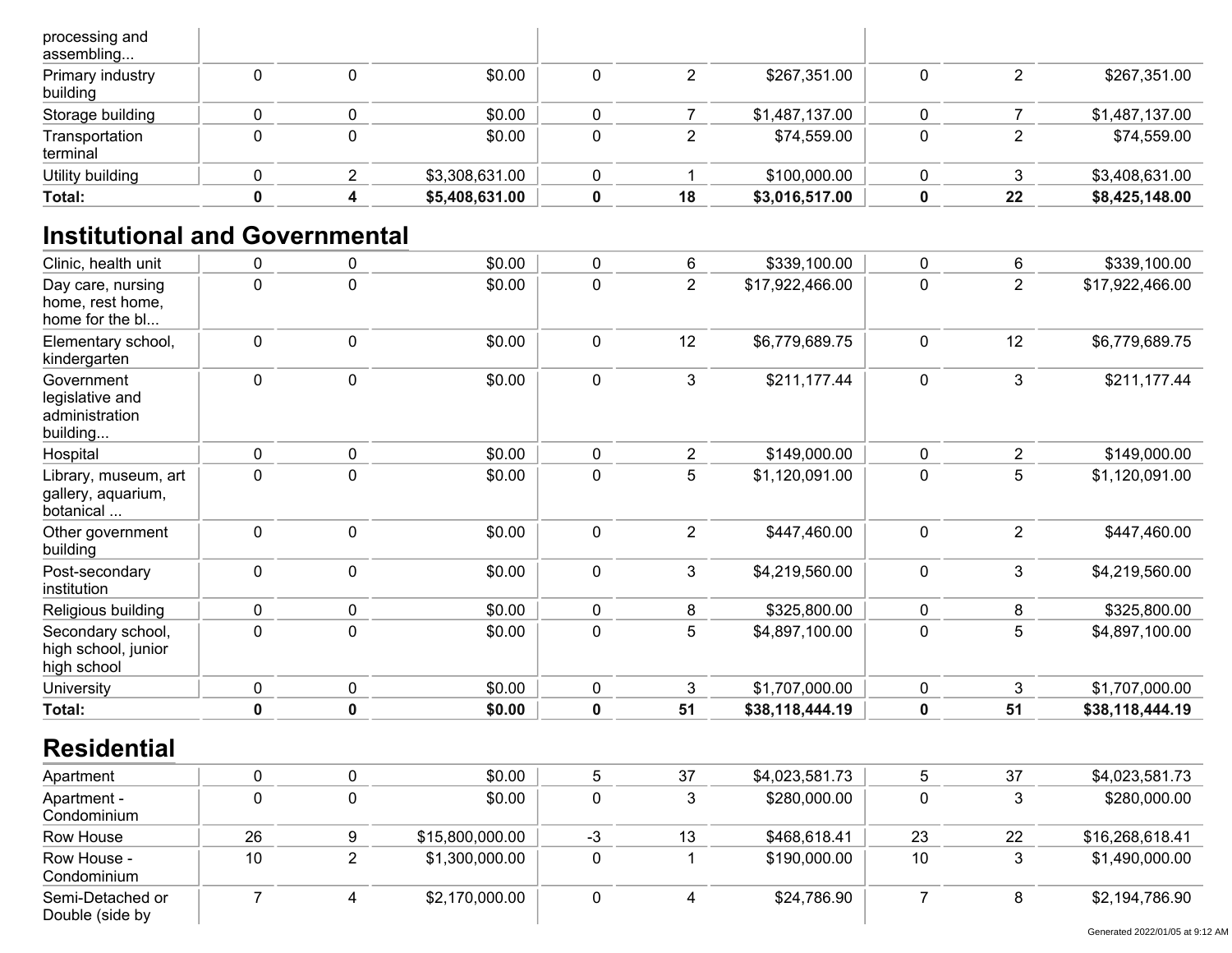| side), single-att   |     |     |                  |      |                 |     |      |                  |
|---------------------|-----|-----|------------------|------|-----------------|-----|------|------------------|
| Single House        | 82  | 96  | \$37,155,000.00  | 956  | \$13,577,078.51 | 88  | 1052 | \$50,732,078.51  |
| Total:              | 125 | 111 | \$56,425,000.00  | 1014 | \$18,564,065.55 | 133 | 1125 | \$74,989,065.55  |
| <b>Grand Total:</b> | 125 | 119 | \$129,150,892.00 | 1192 | \$82,269,907.75 | 133 | 1311 | \$211,420,799.75 |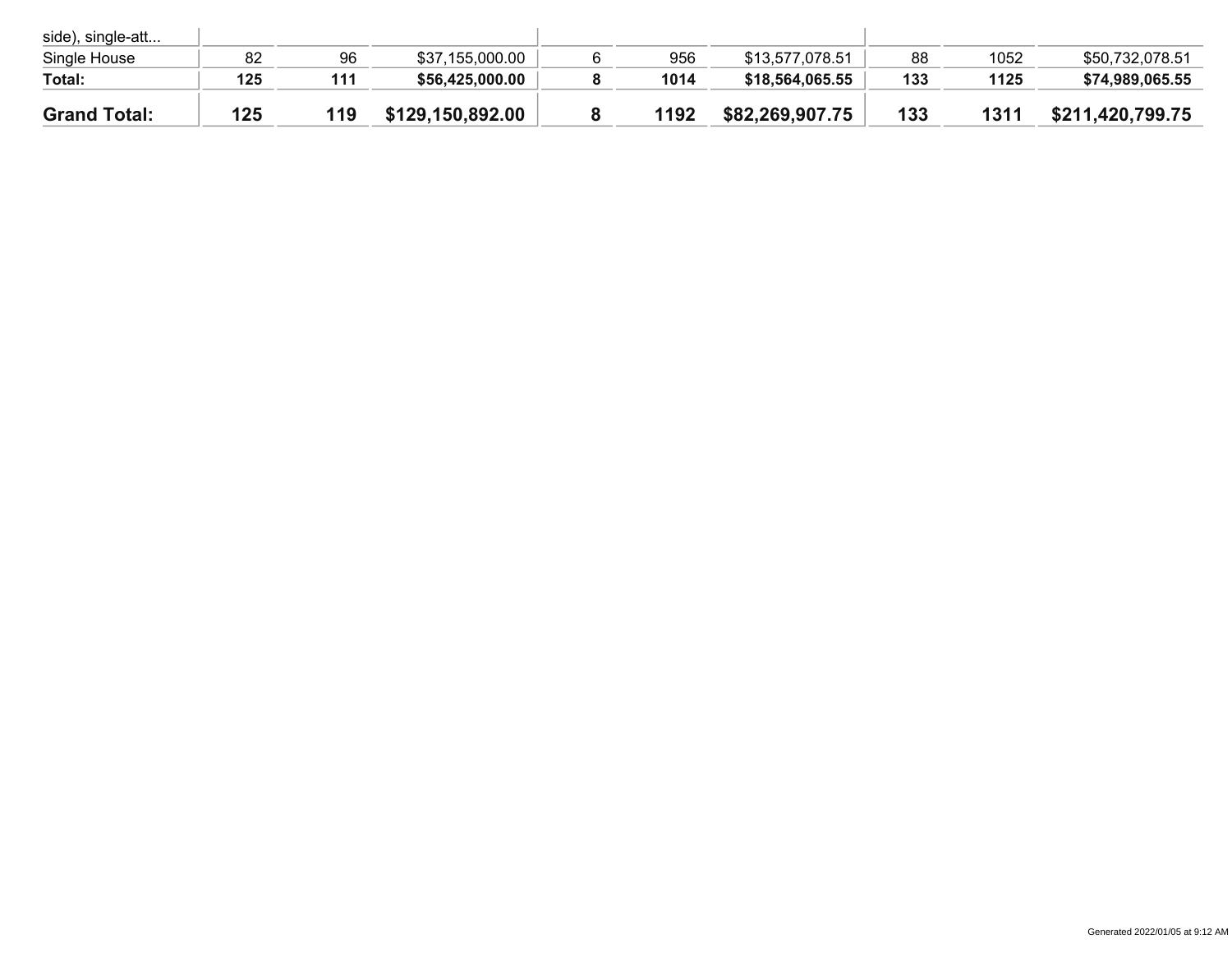

**Public Works and Engineering Services Building Division**

**Tel: (705) 759-5410 Fax: (705) 541-7165**

## **DEMOLITION PERMITS SUMMARY 2021/01/01 to 2021/12/31**

|                                                          |                        | <b>New Construction</b>  |                         |                        | <b>Alterations and Additions</b> |                      |                        | <b>Total</b>             |                      |  |
|----------------------------------------------------------|------------------------|--------------------------|-------------------------|------------------------|----------------------------------|----------------------|------------------------|--------------------------|----------------------|--|
| <b>Building Type</b>                                     | Num of<br><b>Units</b> | Num of<br><b>Permits</b> | Value of<br><b>Work</b> | Num of<br><b>Units</b> | Num of<br><b>Permits</b>         | <b>Value of Work</b> | Num of<br><b>Units</b> | Num of<br><b>Permits</b> | <b>Value of Work</b> |  |
| <b>Commercial</b>                                        |                        |                          |                         |                        |                                  |                      |                        |                          |                      |  |
| Motel, cabin                                             | $\pmb{0}$              | $\pmb{0}$                | \$0.00                  | $\mathbf 0$            | $\mathbf 1$                      | \$30,000.00          | 0                      | 1                        | \$30,000.00          |  |
| Motor vehicle show room<br>(new and used)                | $\mathbf 0$            | $\mathbf 0$              | \$0.00                  | $\mathbf 0$            | 1                                | \$8,500.00           | 0                      |                          | \$8,500.00           |  |
| Office building                                          | $\pmb{0}$              | $\mathbf 0$              | \$0.00                  | $\mathbf 0$            | $\mathbf 1$                      | \$32,000.00          | 0                      | $\mathbf 1$              | \$32,000.00          |  |
| Outdoor recreational<br>building                         | $\mathbf 0$            | $\mathbf 0$              | \$0.00                  | $-1$                   | $\mathbf{1}$                     | \$8,900.00           | $-1$                   |                          | \$8,900.00           |  |
| Retail and wholesale<br>outlets                          | $\pmb{0}$              | $\mathbf 0$              | \$0.00                  | $\mathbf 0$            | 6                                | \$108,000.00         | 0                      | 6                        | \$108,000.00         |  |
| Retail complex                                           | $\pmb{0}$              | $\mathbf 0$              | \$0.00                  | $\mathbf 0$            | $\mathbf 1$                      | \$4,500.00           | 0                      | 1                        | \$4,500.00           |  |
| Theatre and performing<br>art center                     | $\mathbf 0$            | $\mathbf 0$              | \$0.00                  | $\mathbf 0$            | 1                                | \$2,000.00           | 0                      |                          | \$2,000.00           |  |
| Total:                                                   | $\pmb{0}$              | 0                        | \$0.00                  | $-1$                   | 12                               | \$193,900.00         | $-1$                   | 12                       | \$193,900.00         |  |
| <b>Industrial</b>                                        |                        |                          |                         |                        |                                  |                      |                        |                          |                      |  |
| Plant for manufacturing,<br>processing and<br>assembling | $\pmb{0}$              | $\mathbf 0$              | \$0.00                  | $\pmb{0}$              | $\overline{2}$                   | \$757,325.00         | 0                      | $\overline{2}$           | \$757,325.00         |  |
| Total:                                                   | $\mathbf 0$            | $\mathbf 0$              | \$0.00                  | $\mathbf 0$            | $\overline{2}$                   | \$757,325.00         | $\mathbf 0$            | $\mathbf{2}$             | \$757,325.00         |  |
| <b>Institutional and Governmental</b>                    |                        |                          |                         |                        |                                  |                      |                        |                          |                      |  |
| Religious building                                       | 0                      | $\mathbf 0$              | \$0.00                  | $\pmb{0}$              | $\mathbf{1}$                     | \$59,000.00          | 0                      | 1                        | \$59,000.00          |  |
| Total:                                                   | $\mathbf 0$            | 0                        | \$0.00                  | 0                      | $\mathbf 1$                      | \$59,000.00          | 0                      | 1                        | \$59,000.00          |  |
| <b>Residential</b>                                       |                        |                          |                         |                        |                                  |                      |                        |                          |                      |  |
| Apartment                                                | $\pmb{0}$              | 0                        | \$0.00                  | $\pmb{0}$              | 4                                | \$129,350.00         | 0                      | 4                        | \$129,350.00         |  |
| Row House                                                | $\mathbf 0$            | $\mathbf 0$              | \$0.00                  | $\mathbf 0$            |                                  | \$9,000.00           | $\overline{0}$         |                          | \$9,000.00           |  |
| Single House                                             | $\pmb{0}$              | $\pmb{0}$                | \$0.00                  | $-10$                  | 59                               | \$307,710.00         | $-10$                  | 59                       | \$307,710.00         |  |
| Total:                                                   | $\mathbf 0$            | 0                        | \$0.00                  | $-10$                  | 64                               | \$446,060.00         | $-10$                  | 64                       | \$446,060.00         |  |
|                                                          |                        |                          |                         |                        |                                  |                      |                        |                          |                      |  |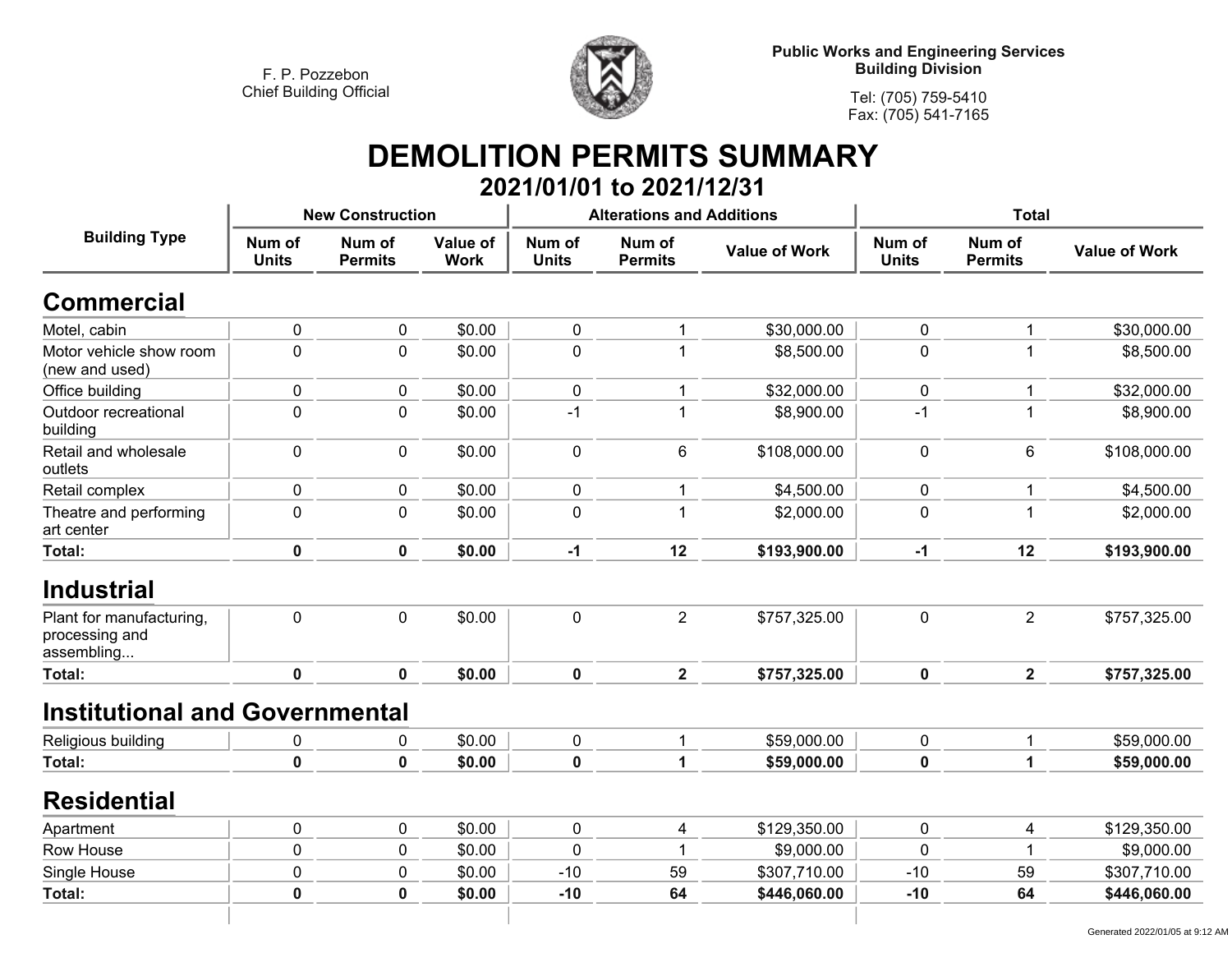| <b>Grand Total:</b> |  | \$0.00 | 79 | .456.285.00<br><b>S1</b> | 79 | .456.285.00<br><b>TA</b><br>- 50 |
|---------------------|--|--------|----|--------------------------|----|----------------------------------|
|                     |  |        |    |                          |    |                                  |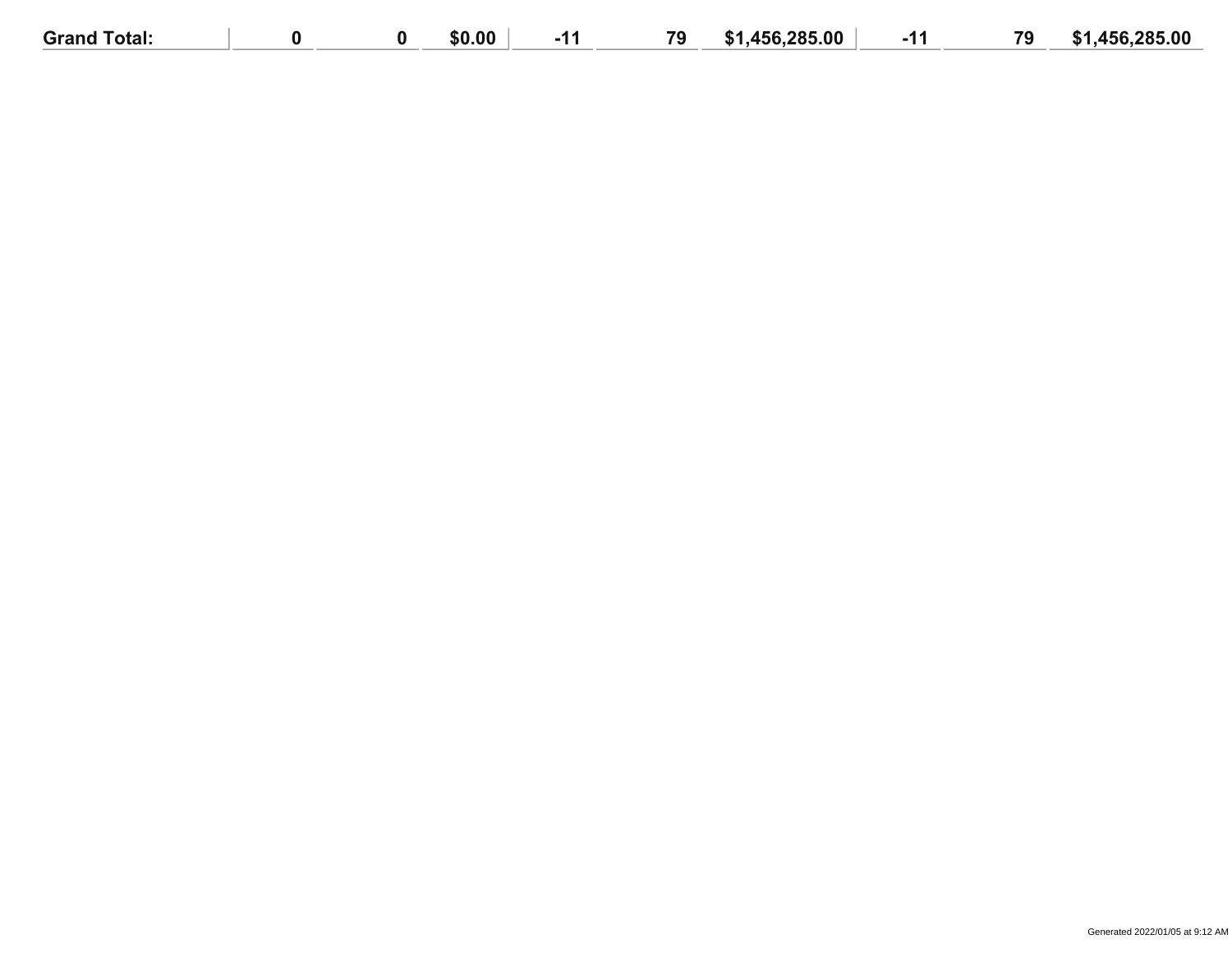

**Public Works and Engineering Services Building Division**

**Tel: (705) 759-5410 Fax: (705) 541-7165**

# **SIGN PERMITS SUMMARY 2021/01/01 to 2021/12/31**

|                                                          |                        | <b>New Construction</b>  |                                |                        | <b>Alterations and Additions</b> |                      |                        | <b>Total</b>             |                      |
|----------------------------------------------------------|------------------------|--------------------------|--------------------------------|------------------------|----------------------------------|----------------------|------------------------|--------------------------|----------------------|
| <b>Building Type</b>                                     | Num of<br><b>Units</b> | Num of<br><b>Permits</b> | <b>Value of</b><br><b>Work</b> | Num of<br><b>Units</b> | Num of<br><b>Permits</b>         | <b>Value of Work</b> | Num of<br><b>Units</b> | Num of<br><b>Permits</b> | <b>Value of Work</b> |
| <b>Commercial</b>                                        |                        |                          |                                |                        |                                  |                      |                        |                          |                      |
| Hotel, hotel/motel, motor<br>hotel                       | $\pmb{0}$              | $\pmb{0}$                | \$0.00                         | 0                      | 3                                | \$2,400.00           | $\pmb{0}$              | 3                        | \$2,400.00           |
| Motor vehicle show room<br>(new and used)                | $\mathbf 0$            | 0                        | \$0.00                         | 0                      | 9                                | \$34,400.00          | $\mathbf 0$            | 9                        | \$34,400.00          |
| Office building                                          | 0                      | 0                        | \$0.00                         | 0                      | 9                                | \$62,500.00          | $\pmb{0}$              | 9                        | \$62,500.00          |
| Office complex                                           | 0                      | 0                        | \$0.00                         | 0                      | 5                                | \$800.00             | $\mathbf 0$            | 5                        | \$800.00             |
| Restaurant                                               | 0                      | 0                        | \$0.00                         | 0                      | 19                               | \$53,900.00          | 0                      | 19                       | \$53,900.00          |
| Retail and wholesale<br>outlets                          | $\pmb{0}$              | 0                        | \$0.00                         | 0                      | 91                               | \$79,900.00          | $\pmb{0}$              | 91                       | \$79,900.00          |
| Retail complex                                           | 0                      |                          | \$41,000.00                    | 0                      | 42                               | \$187,165.97         | 0                      | 43                       | \$228,165.97         |
| Service station, repair<br>garage and specialty<br>shop  | $\mathbf 0$            | 0                        | \$0.00                         | 0                      | 3                                | \$221,900.00         | $\pmb{0}$              | 3                        | \$221,900.00         |
| Total:                                                   | $\mathbf 0$            | 1                        | \$41,000.00                    | $\mathbf 0$            | 181                              | \$642,965.97         | $\mathbf 0$            | 182                      | \$683,965.97         |
| <b>Industrial</b>                                        |                        |                          |                                |                        |                                  |                      |                        |                          |                      |
| Maintenance building                                     | $\pmb{0}$              | 0                        | \$0.00                         | 0                      | 1                                | \$200.00             | 0                      |                          | \$200.00             |
| Plant for manufacturing,<br>processing and<br>assembling | $\mathbf 0$            | $\Omega$                 | \$0.00                         | $\mathbf 0$            |                                  | \$15,000.00          | $\mathbf 0$            |                          | \$15,000.00          |
| Primary industry building                                | $\pmb{0}$              | 0                        | \$0.00                         | 0                      | $\mathbf{2}$                     | \$400.00             | $\pmb{0}$              | $\overline{2}$           | \$400.00             |
| Total:                                                   | 0                      | 0                        | \$0.00                         | 0                      | 4                                | \$15,600.00          | $\mathbf 0$            | 4                        | \$15,600.00          |

## **Institutional and Governmental**

| Day care, nursing home,<br>rest home, home for the<br>bl |  | \$200.00 |  | \$600.00    |  | \$800.00                                      |
|----------------------------------------------------------|--|----------|--|-------------|--|-----------------------------------------------|
| Elementary school,<br>kindergarten                       |  | \$0.00   |  | \$45,400.00 |  | \$45,400.00                                   |
| Library, museum, art                                     |  | \$0.00   |  | \$1,100.00  |  | \$1,100.00<br>Generated 2022/01/05 at 9:12 AM |